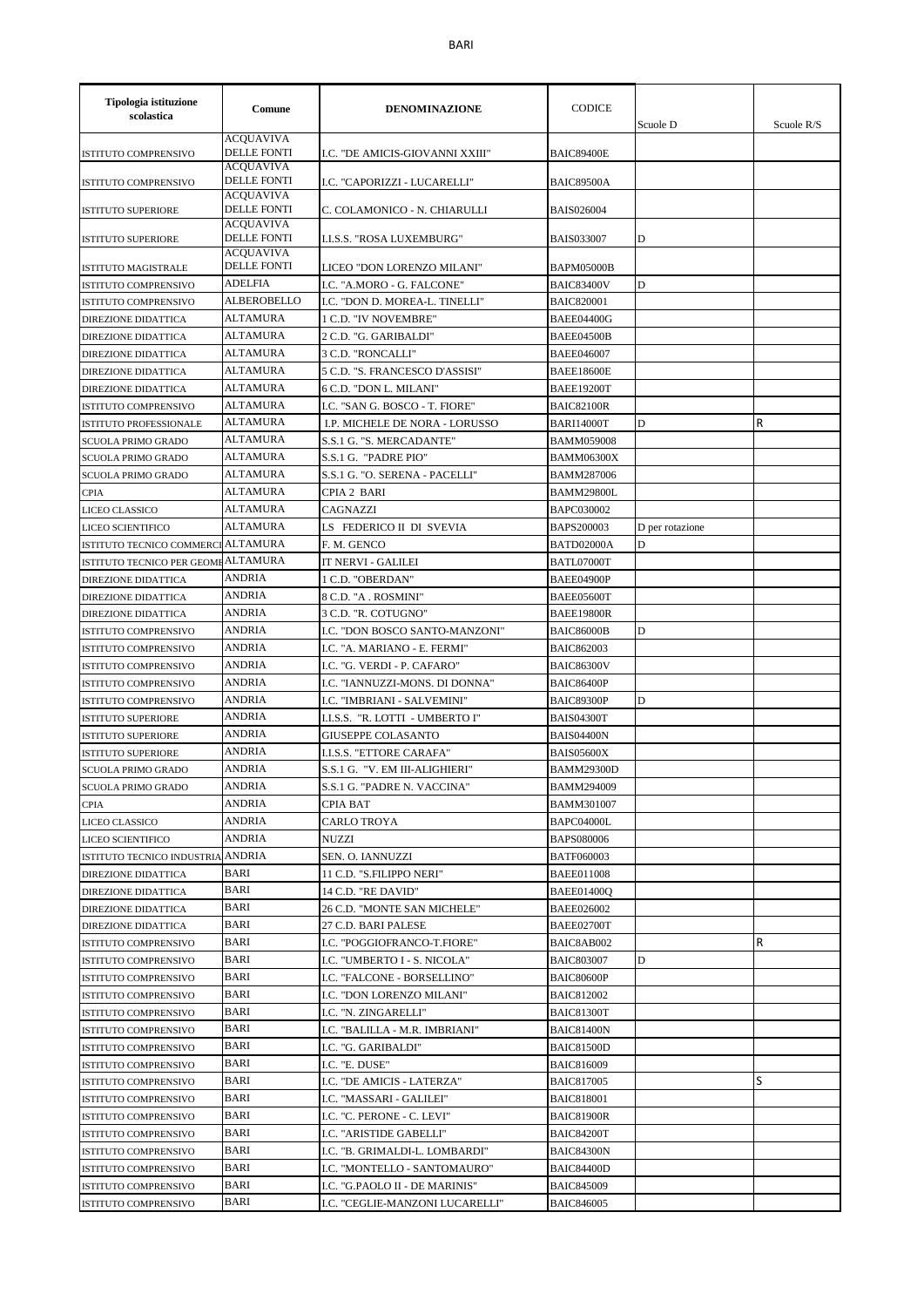| Tipologia istituzione<br>scolastica                        | Comune           | <b>DENOMINAZIONE</b>                                      | <b>CODICE</b>                          | Scuole D        | Scuole R/S |
|------------------------------------------------------------|------------------|-----------------------------------------------------------|----------------------------------------|-----------------|------------|
| <b>ISTITUTO COMPRENSIVO</b>                                | BARI             | I.C. "MAZZINI - MODUGNO"                                  | <b>BAIC847001</b>                      |                 |            |
| <b>ISTITUTO COMPRENSIVO</b>                                | <b>BARI</b>      | I.C. "JAPIGIA 1 - VERGA"                                  | <b>BAIC88400X</b>                      |                 |            |
| <b>ISTITUTO COMPRENSIVO</b>                                | <b>BARI</b>      | I.C. "JAPIGIA 2 - TORRE A MARE"                           | <b>BAIC88600G</b>                      |                 |            |
| <b>ISTITUTO COMPRENSIVO</b>                                | <b>BARI</b>      | I. C. "U. FRACCACRETA"                                    | <b>BAIC889003</b>                      |                 |            |
| ISTITUTO PROFESSIONALE                                     | <b>BARI</b>      | I.P. "E. MAJORANA"                                        | BARH1100E                              |                 |            |
| <b>ISTITUTO SUPERIORE</b>                                  | <b>BARI</b>      | R. GORJUX - N. TRIDENTE - C. VIVANTE                      | <b>BAIS03700E</b>                      |                 |            |
| <b>LICEO ARTISTICO</b>                                     | BARI             | LICEO "DE NITTIS-PASCALI"                                 | <b>BASL06000T</b>                      | D               |            |
| <b>ISTITUTO SUPERIORE</b>                                  | BARI             | I.I.S.S. "E. DI SAVOIA - P. CALAMANDREI"                  | <b>BAIS04900R</b>                      |                 |            |
| <b>ISTITUTO SUPERIORE</b>                                  | BARI             | ITC E LICEO LINGUISTICO "MARCO POLO"                      | <b>BAIS05900B</b>                      |                 |            |
| <b>ISTITUTO SUPERIORE</b>                                  | BARI             | I.I.S.S."GIULIO CESARE"                                   | <b>BAIS06100B</b>                      |                 |            |
| <b>ISTITUTO SUPERIORE</b>                                  | BARI             | ITC E LICEO LINGUISTICO "ROMANAZZI"                       | <b>BAIS062007</b>                      |                 |            |
| <b>ISTITUTO SUPERIORE</b>                                  | <b>BARI</b>      | GUGLIELMO MARCONI - MARGHERITA HACIBAIS063003             |                                        |                 |            |
| SCUOLA PRIMO GRADO                                         | <b>BARI</b>      | S.S.1 G. "G. CARDUCCI"                                    | <b>BAMM003008</b>                      |                 |            |
| I.C.                                                       | <b>BARI</b>      | I.C. "MICHELANGELO"                                       | <b>BAIC8AE00D</b>                      |                 | R          |
| ISTITUTO COMPRENSIVO                                       | BARI             | I.C. "A. D'AOSTA"                                         | BAIC8AC00T                             |                 | R          |
| <b>CPIA</b>                                                | BARI             | CPIA 1 BARI                                               | <b>BAMM29700R</b>                      |                 |            |
| LICEO CLASSICO                                             | BARI             | LICEO CLASSICO STATALE O. ORAZIO FLAC BAPC13000V          |                                        |                 |            |
| LICEO CLASSICO                                             | BARI             | <b>SOCRATE</b>                                            | <b>BAPC150004</b>                      | D per rotazione |            |
| <b>ISTITUTO MAGISTRALE</b>                                 | BARI             | G. BIANCHI DOTTULA                                        | <b>BAPM010001</b>                      |                 |            |
| <b>LICEO SCIENTIFICO</b>                                   | <b>BARI</b>      | LICEO SCIENTIFICO STATALE "A. SCACCHI"                    | <b>BAPS01000X</b>                      |                 |            |
| LICEO SCIENTIFICO                                          | <b>BARI</b>      | <b>FERMI</b>                                              | <b>BAPS05000A</b>                      |                 |            |
| <b>LICEO SCIENTIFICO</b>                                   | <b>BARI</b>      | <b>SALVEMINI</b>                                          | BAPS060001                             |                 |            |
| ISTITUTO PROFESSIONALE                                     | BARI             | I.P. "DE LILLA-SANTARELLA"                                | <b>BARI130007</b>                      |                 |            |
| IST PROF PER I SERVIZI ALBER BARI                          |                  | A. PEROTTI                                                | <b>BARH01000N</b>                      |                 |            |
| ISTITUTO TECNICO COMMERCI BARI                             |                  | LENOCI                                                    | BATD13000T                             |                 |            |
| ISTITUTO TECNICO INDUSTRIA BARI                            |                  | IT PANETTI - PITAGORA                                     | <b>BATF230001</b>                      |                 |            |
| ISTITUTO TECNICO NAUTICO                                   | <b>BARI</b>      | IT EUCLIDE - CARACCIOLO                                   | <b>BATH040009</b>                      |                 |            |
| CONVITTO NAZIONALE                                         | <b>BARI</b>      | <b>D. CIRILLO</b>                                         | <b>BAVC010004</b>                      |                 |            |
| <b>DIREZIONE DIDATTICA</b>                                 | <b>BARLETTA</b>  | 3 C.D. "N. FRAGGIANNI"                                    | <b>BAEE061009</b>                      |                 |            |
| ISTITUTO COMPRENSIVO                                       | <b>BARLETTA</b>  | I.C. "MODUGNO-MORO"                                       | BAIC8AA006                             |                 |            |
| DIREZIONE DIDATTICA                                        | <b>BARLETTA</b>  | 6 C.D. "GIRONDI"                                          | <b>BAEE06400R</b>                      |                 |            |
| <b>ISTITUTO COMPRENSIVO</b>                                | <b>BARLETTA</b>  | I.C. "GIOVANNI PAOLO II"                                  | <b>BAIC8AD00N</b>                      |                 | R          |
| <b>ISTITUTO COMPRENSIVO</b>                                | <b>BARLETTA</b>  | I.C. "MUSTI - DIMICCOLI"                                  | <b>BAIC86600A</b>                      |                 |            |
| ISTITUTO COMPRENSIVO                                       | <b>BARLETTA</b>  | I.C. "MENNEA-BALDACCHINI- MANZONI                         | <b>BAIC867006</b>                      |                 |            |
| ISTITUTO COMPRENSIVO                                       | <b>BARLETTA</b>  | I.C. "D'AZEGLIO - DE NITTIS"                              | <b>BAIC89200V</b>                      |                 |            |
| <b>ISTITUTO SUPERIORE</b>                                  | <b>BARLETTA</b>  | N. GARRONE                                                | <b>BAIS046009</b>                      |                 |            |
| SCUOLA PRIMO GRADO                                         | BARLETTA         | S.S.1 G. "E. FIERAMOSCA"                                  | <b>BAMM07800N</b>                      |                 |            |
|                                                            | <b>BARLETTA</b>  | LC A. CASARDI                                             |                                        |                 |            |
| LICEO CLASSICO                                             | <b>BARLETTA</b>  | C. CAFIERO                                                | BAPC01000R<br>BAPS150007               |                 |            |
| LICEO SCIENTIFICO<br>IST PROF INDUSTRIA E ARTIGIA BARLETTA |                  | I.P.S.I.A. "ARCHIMEDE "                                   | <b>BARI05000G</b>                      |                 |            |
| ISTITUTO TECNICO COMMERCI BARLETTA                         |                  | IT CASSANDRO - FERMI - NERVI                              | <b>BATD320001</b>                      | D               |            |
| <b>DIREZIONE DIDATTICA</b>                                 | <b>BISCEGLIE</b> | 1 C.D. "DE AMICIS"                                        | <b>BAEE068004</b>                      |                 |            |
| <b>DIREZIONE DIDATTICA</b>                                 | <b>BISCEGLIE</b> | 2 C.D. "PROF. ARC. CAPUTI"                                | BAEE06900X                             |                 |            |
|                                                            | <b>BISCEGLIE</b> | 3 C.D. "S. GIOVANNI BOSCO"                                |                                        |                 |            |
| <b>DIREZIONE DIDATTICA</b>                                 | <b>BISCEGLIE</b> | 4 C.D. "DON P. UVA"                                       | <b>BAEE070004</b>                      |                 |            |
| DIREZIONE DIDATTICA<br><b>ISTITUTO SUPERIORE</b>           | <b>BISCEGLIE</b> | I.I.S.S. "SERGIO COSMAI"                                  | BAEE07100X                             | D               |            |
| <b>ISTITUTO SUPERIORE</b>                                  | <b>BISCEGLIE</b> | I.I.S.S. "G. DELL'OLIO"                                   | BAIS03600P<br><b>BAIS05700Q</b>        |                 |            |
|                                                            | <b>BISCEGLIE</b> |                                                           |                                        |                 |            |
| SCUOLA PRIMO GRADO                                         | <b>BISCEGLIE</b> | S.S.1 G. "R. MONTERISI"<br>S.S.1 G. "BATTISTI - FERRARIS" | <b>BAMM089004</b><br><b>BAMM29100T</b> |                 |            |
| SCUOLA PRIMO GRADO                                         | <b>BISCEGLIE</b> |                                                           |                                        |                 |            |
| LICEO SCIENTIFICO                                          | <b>BITETTO</b>   | LEONARDO DA VINCI                                         | <b>BAPS030005</b>                      | D               |            |
| ISTITUTO COMPRENSIVO                                       |                  | I.C. "C. CIANCIOTTA-G. MODUGNO"                           | BAIC82200L                             |                 |            |
| LICEO SCIENTIFICO                                          | <b>BITETTO</b>   | E. AMALDI                                                 | <b>BAPS24000D</b>                      |                 |            |
| DIREZIONE DIDATTICA                                        | <b>BITONTO</b>   | 1 C.D. "N. FORNELLI"                                      | BAEE076003                             | D               |            |
| DIREZIONE DIDATTICA                                        | <b>BITONTO</b>   | C.D. "G. CAIATI"                                          | <b>BAEE55900N</b>                      |                 | S          |
| ISTITUTO COMPRENSIVO                                       | <b>BITONTO</b>   | I.C. "DON TONINO BELLO"-PALOMB.                           | <b>BAIC80800A</b>                      |                 | S          |
| ISTITUTO COMPRENSIVO                                       | <b>BITONTO</b>   | I.C. "MODUGNO-RUTIGLIANO-ROGAD"                           | <b>BAIC809006</b>                      |                 |            |
| ISTITUTO COMPRENSIVO                                       | <b>BITONTO</b>   | I.C. "C. SYLOS"                                           | <b>BAIC84800R</b>                      |                 |            |
| ISTITUTO COMPRENSIVO                                       | <b>BITONTO</b>   | I.C. "V.F.CASSANO-A. DE RENZIO"                           | <b>BAIC85000R</b>                      |                 |            |
| <b>ISTITUTO SUPERIORE</b>                                  | <b>BITONTO</b>   | VOLTA - DE GEMMIS                                         | BAIS06700A                             |                 |            |
| LICEO CLASSICO                                             | <b>BITONTO</b>   | <b>CARMINE SYLOS</b>                                      | <b>BAPC18000X</b>                      |                 |            |
| LICEO SCIENTIFICO                                          | <b>BITONTO</b>   | GALILEO GALILEI                                           | BAPS12000B                             |                 |            |
| ISTITUTO TECNICO COMMERCI BITONTO                          |                  | ITC "VITALE GIORDANO"                                     | <b>BATD220004</b>                      |                 |            |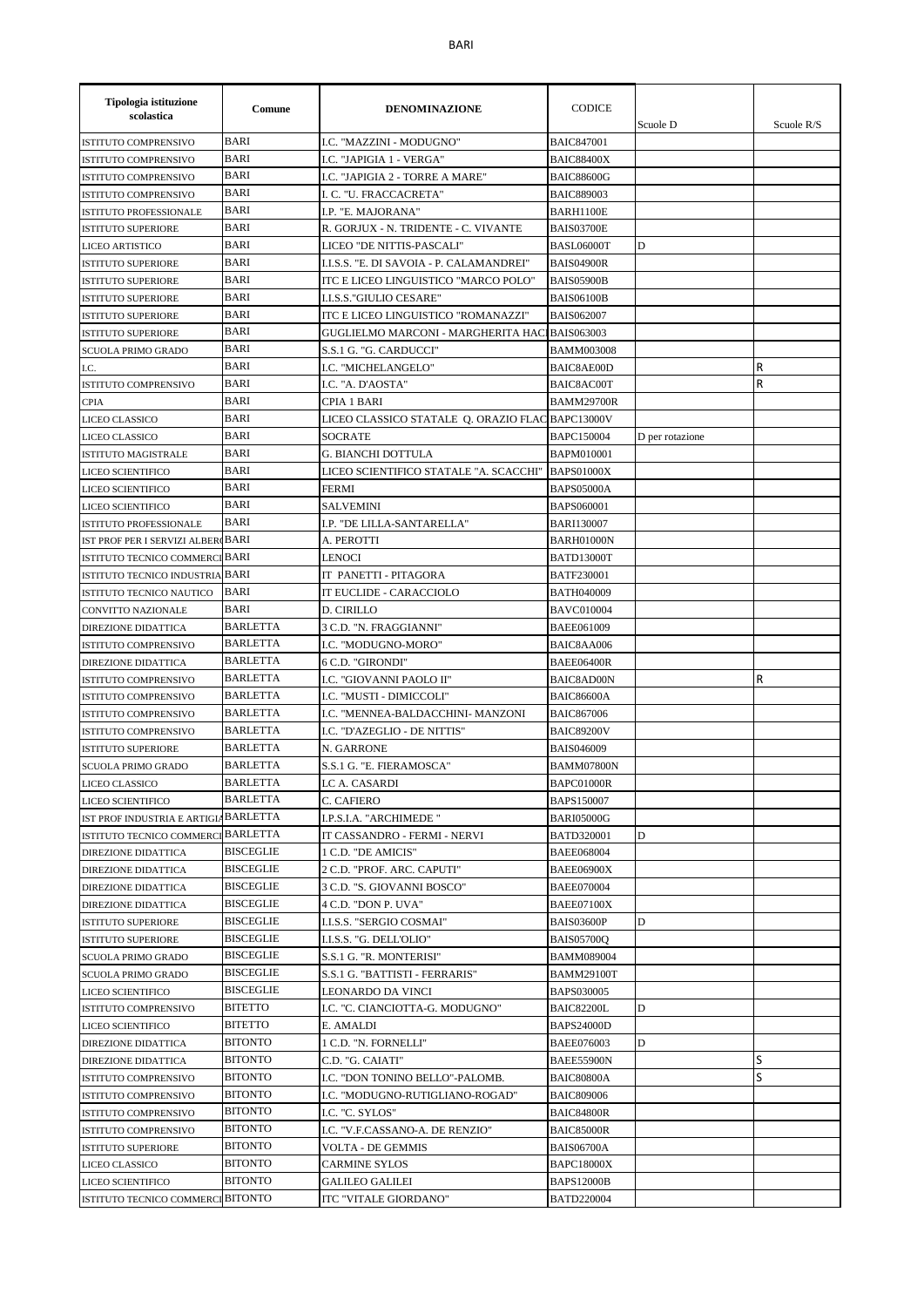| Tipologia istituzione<br>scolastica | Comune                                                | <b>DENOMINAZIONE</b>                                | <b>CODICE</b>     | Scuole D                | Scuole $R/S$ |
|-------------------------------------|-------------------------------------------------------|-----------------------------------------------------|-------------------|-------------------------|--------------|
| ISTITUTO COMPRENSIVO                | <b>BITRITTO</b>                                       | I.C. "RITA LEVI-MONTALCINI"                         | <b>BAIC83600E</b> | D                       |              |
| <b>ISTITUTO COMPRENSIVO</b>         | <b>CANOSA DI</b><br><b>PUGLIA</b>                     | I.C. "G. BOVIO - G. MAZZINI"                        | <b>BAIC85100L</b> |                         |              |
| <b>ISTITUTO COMPRENSIVO</b>         | <b>CANOSA DI</b><br><b>PUGLIA</b>                     | I.C. "FOSCOLO-DE MURO LOMANTO"                      | <b>BAIC85200C</b> |                         |              |
| ISTITUTO COMPRENSIVO                | <b>CANOSA DI</b><br><b>PUGLIA</b><br><b>CANOSA DI</b> | I.C. "MARCONI-CARELLA-LOSITO"                       | <b>BAIC853008</b> |                         |              |
| <b>ISTITUTO SUPERIORE</b>           | <b>PUGLIA</b><br>CANOSA DI                            | L. EINAUDI (ITET - IPAA)                            | <b>BAIS00700P</b> |                         |              |
| LICEO SCIENTIFICO                   | <b>PUGLIA</b>                                         | ENRICO FERMI - CANOSA DI P.                         | <b>BAPS04000Q</b> |                         |              |
| ISTITUTO COMPRENSIVO                | <b>CAPURSO</b>                                        | I.C. "SAN G. BOSCO-G. VENISTI"                      | <b>BAIC82300C</b> |                         |              |
| ISTITUTO COMPRENSIVO                | <b>CAPURSO</b>                                        | I.C. "S.D.SAVIO-R.L.MONTALCINI"                     | <b>BAIC824008</b> |                         |              |
| <b>DIREZIONE DIDATTICA</b>          | CASAMASSIMA                                           | 1 C.D. "MARCONI"                                    | <b>BAEE088009</b> |                         |              |
| ISTITUTO COMPRENSIVO                | CASAMASSIMA                                           | I.C. "G. RODARI - D. ALIGHIERI"                     | <b>BAIC89900N</b> |                         |              |
|                                     | <b>CASSANO DELLE</b>                                  |                                                     |                   |                         |              |
| <b>ISTITUTO COMPRENSIVO</b>         | <b>MURGE</b><br><b>CASSANO DELLE</b>                  | <b>I.C. "PEROTTI - RUFFO"</b>                       | <b>BAIC825004</b> | D per incarico nominale |              |
| <b>ISTITUTO SUPERIORE</b>           | <b>MURGE</b><br>CASTELLANA                            | LEONARDO DA VINCI                                   | <b>BAIS03100G</b> |                         | S            |
| ISTITUTO COMPRENSIVO                | <b>GROTTE</b><br><b>CASTELLANA</b>                    | I.C. "G. TAURO - S. VITERBO"                        | <b>BAIC82600X</b> |                         |              |
| <b>ISTITUTO COMPRENSIVO</b>         | <b>GROTTE</b>                                         | I.C. "A. ANGIULLI - DE BELLIS"                      | <b>BAIC82700Q</b> |                         |              |
| <b>ISTITUTO SUPERIORE</b>           | CASTELLANA<br><b>GROTTE</b>                           | <b>CONSOLI</b>                                      | <b>BAIS069002</b> |                         |              |
| <b>ISTITUTO SUPERIORE</b>           | CASTELLANA<br><b>GROTTE</b>                           | LUIGI DELL'ERBA                                     | BAIS07900L        |                         |              |
| <b>ISTITUTO COMPRENSIVO</b>         | CELLAMARE                                             | I.C. "N. RONCHI"                                    | <b>BAIC804003</b> |                         |              |
| <b>DIREZIONE DIDATTICA</b>          | CONVERSANO                                            | 1 C.D. "G. FALCONE"                                 | BAEE09400L        |                         |              |
| <b>DIREZIONE DIDATTICA</b>          | CONVERSANO                                            | 2 C.D. VIA FIRENZE                                  | BAEE09500C        |                         |              |
| SCUOLA PRIMO GRADO                  | CONVERSANO                                            | S.S.1 G. "CARELLI - FORLANI"                        | <b>BAMM25600E</b> |                         |              |
| <b>ISTITUTO MAGISTRALE</b>          | CONVERSANO                                            | S. BENEDETTO                                        | <b>BAPM04000R</b> |                         |              |
| LICEO SCIENTIFICO                   | CONVERSANO                                            | LICEO SIMONE-MOREA                                  | BAPS370006        |                         |              |
| <b>DIREZIONE DIDATTICA</b>          | <b>CORATO</b>                                         | 2 CD. "FORNELLI"                                    | <b>BAEE09800X</b> |                         |              |
| <b>ISTITUTO COMPRENSIVO</b>         | <b>CORATO</b>                                         | I.C. "D.F. TATTOLI-DE GASPERI"                      | <b>BAIC868002</b> |                         |              |
| <b>ISTITUTO COMPRENSIVO</b>         | CORATO                                                | I.C. "BATTISTI-GIOVANNI XXIII"                      | <b>BAIC87800L</b> |                         |              |
| ISTITUTO COMPRENSIVO                | <b>CORATO</b>                                         | I.C. "IMBRIANI - L. PICCARRETA"                     | <b>BAIC87900C</b> |                         |              |
| ISTITUTO COMPRENSIVO                | <b>CORATO</b>                                         | I.C. "CIFARELLI - SANTARELLA"                       | <b>BAIC88000L</b> |                         |              |
| <b>ISTITUTO SUPERIORE</b>           | CORATO                                                | I.I.S.S. FEDERICO II, STUPOR MUNDI                  | <b>BAIS039006</b> |                         |              |
| <b>ISTITUTO SUPERIORE</b>           | <b>CORATO</b>                                         | ALFREDO ORIANI - L. TANDOI                          | <b>BAIS054008</b> | D                       |              |
| <b>ISTITUTO TECNICO COMMERC</b>     | <b>CORATO</b>                                         | I.T.E.T. PADRE A. M. TANNOIA                        | BATD09000L        |                         |              |
| ISTITUTO COMPRENSIVO                |                                                       | GIOIA DEL COLLE   I.C. "CARANO - MAZZINI"           | <b>BAIC82800G</b> | D                       |              |
| <b>ISTITUTO COMPRENSIVO</b>         |                                                       | GIOIA DEL COLLE   I.C. "LOSAPIO-SAN FILIPPO NERI"   | <b>BAIC82900B</b> |                         |              |
| <b>ISTITUTO SUPERIORE</b>           |                                                       | GIOIA DEL COLLE LICEI CANUDO - MARONE - ITI GALILEI | <b>BAIS00200G</b> | D per rotazione         |              |
| ISTITUTO COMPRENSIVO                | <b>GIOVINAZZO</b>                                     | I.C. "S.G.BOSCO - BUONARROTI"                       | <b>BAIC890007</b> |                         |              |
| <b>ISTITUTO COMPRENSIVO</b>         | <b>GIOVINAZZO</b>                                     | I.C. "DON S. BAVARO - MARCONI"                      | <b>BAIC891003</b> |                         |              |
| DIREZIONE DIDATTICA                 | <b>GRAVINA IN</b><br>PUGLIA                           | 2 C.D. "DON SAVERIO VALERIO"                        | BAEE110009        |                         |              |
| DIREZIONE DIDATTICA                 | <b>GRAVINA IN</b><br>PUGLIA                           | C.D. "S. D. SAVIO - T. FIORE"                       | <b>BAEE20100B</b> |                         |              |
| ISTITUTO COMPRENSIVO                | <b>GRAVINA IN</b><br>PUGLIA                           | I.C. "SANTOMASI - SCACCHI"                          | <b>BAIC811006</b> |                         |              |
| ISTITUTO COMPRENSIVO                | <b>GRAVINA IN</b><br>PUGLIA                           | I.C. SGBOSCO-BENEDET13-POGGIORS                     | <b>BAIC88100C</b> |                         |              |
| ISTITUTO COMPRENSIVO                | <b>GRAVINA IN</b><br>PUGLIA                           | I.C. "DON MONTEMURRO"                               | <b>BAIC88700B</b> |                         |              |
|                                     | <b>GRAVINA IN</b>                                     |                                                     |                   |                         |              |
| ISTITUTO COMPRENSIVO                | PUGLIA<br><b>GRAVINA IN</b>                           | I.C. "N. INGANNAMORTE"                              | <b>BAIC888007</b> |                         |              |
| <b>ISTITUTO SUPERIORE</b>           | PUGLIA<br><b>GRAVINA IN</b>                           | <b>II.SS "BACHELET - GALILEI"</b>                   | <b>BAIS013002</b> |                         |              |
| LICEO SCIENTIFICO                   | PUGLIA                                                | G. TARANTINO                                        | <b>BAPS07000G</b> |                         |              |
| ISTITUTO COMPRENSIVO                | GRUMO APPULA                                          | I.C. DEVITOFRA-GIOVAN 23-BINETT                     | <b>BAIC883004</b> |                         |              |
| ISTITUTO COMPRENSIVO                | LOCOROTONDO                                           | I.C. "MARCONI - OLIVA"                              | <b>BAIC83100B</b> |                         |              |
| <b>ISTITUTO SUPERIORE</b>           | <b>LOCOROTONDO</b>                                    | <b>BASILE CARAMIA</b>                               | <b>BAIS02400C</b> |                         |              |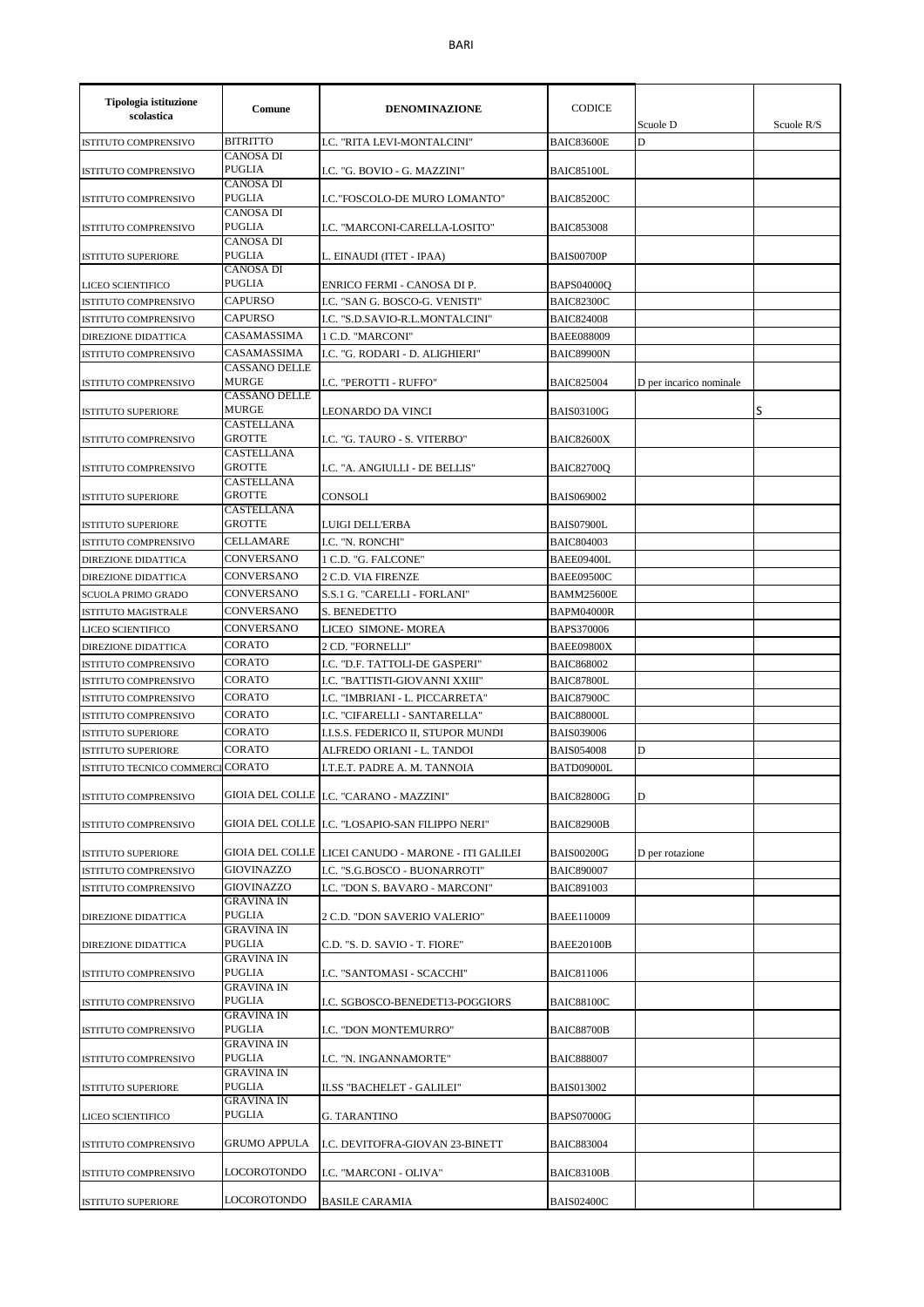| Tipologia istituzione<br>scolastica   | Comune                                 | <b>DENOMINAZIONE</b>                                | <b>CODICE</b>     | Scuole D | Scuole R/S |
|---------------------------------------|----------------------------------------|-----------------------------------------------------|-------------------|----------|------------|
| ISTITUTO COMPRENSIVO                  | <b>MINERVINO</b><br><b>MURGE</b>       | I.C. "PIETROCOLA - MAZZINI"                         | <b>BAIC80000Q</b> |          |            |
| DIREZIONE DIDATTICA                   | <b>MODUGNO</b>                         | 1 C.D. "DE AMICIS"                                  | <b>BAEE12000X</b> | D        |            |
| DIREZIONE DIDATTICA                   | <b>MODUGNO</b>                         | 2 C.D. "VIA NAPOLI"                                 | <b>BAEE12100Q</b> |          |            |
| DIREZIONE DIDATTICA                   | MODUGNO                                | 3 C.D. "DON LORENZO MILANI"                         | <b>BAEE12200G</b> |          |            |
| <b>ISTITUTO SUPERIORE</b>             | MODUGNO                                | I.I.S.S. "TOMMASO FIORE"                            | BAIS02900G        |          |            |
| <b>SCUOLA PRIMO GRADO</b>             | <b>MODUGNO</b>                         | S.S.1 G. "D. ALIGHIERI"                             | <b>BAMM146003</b> |          |            |
| SCUOLA PRIMO GRADO                    | <b>MODUGNO</b>                         | S.S.1 G. "F. CASAVOLA-D'ASSISI"                     | <b>BAMM279007</b> |          |            |
| DIREZIONE DIDATTICA                   | <b>MOLA DI BARI</b>                    | 1 C.D. "M. MONTESSORI"                              | <b>BAEE124007</b> |          |            |
| DIREZIONE DIDATTICA                   | <b>MOLA DI BARI</b>                    | 2 C.D. "S. GIUSEPPE"                                | <b>BAEE125003</b> | D        |            |
| ISTITUTO SUPERIORE                    | <b>MOLA DI BARI</b>                    | IISS "ITIS L.DA VINCI-LICEO E. MAJORANA"            | <b>BAIS02800Q</b> |          |            |
| SCUOLA PRIMO GRADO                    | <b>MOLA DI BARI</b>                    | S.S.1 G. "ALIGHIERI - TANZI"                        | <b>BAMM25700A</b> | D        |            |
| ISTITUTO COMPRENSIVO                  | <b>MOLFETTA</b>                        | I.C. "AZZOLLINI-GIAQUINTO"                          | <b>BAIC854004</b> |          |            |
| ISTITUTO COMPRENSIVO                  | <b>MOLFETTA</b>                        | I.C. "MANZONI - POLI"                               | <b>BAIC85500X</b> | D        |            |
| ISTITUTO COMPRENSIVO                  | <b>MOLFETTA</b>                        | I.C. "BATTISTI - PASCOLI"                           | <b>BAIC85600Q</b> |          |            |
| ISTITUTO COMPRENSIVO                  | <b>MOLFETTA</b>                        | I.C. "R.SCARDIGNO-SAN D. SAVIO"                     | <b>BAIC85700G</b> |          |            |
| ISTITUTO COMPRENSIVO                  | <b>MOLFETTA</b>                        | I.C. "SAN GIOVANNI BOSCO"                           | <b>BAIC882008</b> |          |            |
| ISTITUTO SUPERIORE                    | <b>MOLFETTA</b>                        | I.I.S.S. "MONS. ANTONIO BELLO"                      | <b>BAIS041006</b> |          |            |
| <b>ISTITUTO SUPERIORE</b>             | <b>MOLFETTA</b>                        | I.I.S.S. "AMERIGO VESPUCCI"                         | <b>BAIS042002</b> |          |            |
| <b>ISTITUTO SUPERIORE</b>             | <b>MOLFETTA</b>                        | GALILEO FERRARIS                                    | <b>BAIS06400V</b> |          |            |
| <b>ISTITUTO MAGISTRALE</b>            | <b>MOLFETTA</b>                        | VITO FORNARI                                        | <b>BAPM02000G</b> |          |            |
| LICEO SCIENTIFICO                     | <b>MOLFETTA</b>                        | LICEI EINSTEIN - DA VINCI                           | <b>BAPS38000R</b> |          |            |
| IST PROF PER I SERVIZI ALBER MOLFETTA |                                        | I.P.S.S.A.R. DI MOLFETTA                            | <b>BARH04000D</b> |          |            |
| IST TEC COMMERCIALE E PER (MOLFETTA   |                                        | <b>ITET "GAETANO SALVEMINI"</b>                     | <b>BATD04000G</b> | D        |            |
| ISTITUTO COMPRENSIVO                  | <b>MONOPOLI</b>                        | I.C. "G. MODUGNO - G. GALILEI"                      | <b>BAIC87300D</b> |          |            |
| ISTITUTO COMPRENSIVO                  | <b>MONOPOLI</b>                        | I.C. "M. JONES - O. COMES"                          | <b>BAIC874009</b> |          |            |
| ISTITUTO COMPRENSIVO                  | MONOPOLI                               | I.C. "VITO INTINI"                                  | <b>BAIC875005</b> | D        |            |
| ISTITUTO COMPRENSIVO                  | MONOPOLI                               | I.C. "C. BREGANTE - A. VOLTA"                       | <b>BAIC876001</b> |          |            |
| <b>ISTITUTO SUPERIORE</b>             | <b>MONOPOLI</b>                        | I.I.S.S. "LUIGI RUSSO" - MONOPOLI                   | <b>BAIS05300C</b> |          |            |
| LICEO CLASSICO                        | <b>MONOPOLI</b>                        | LICEO GALILEI - CURIE                               | <b>BAPC24000A</b> |          |            |
| ISTITUTO TECNICO INDUSTRIA            | <b>MONOPOLI</b>                        | ISTITUTI TECNICI "VITO SANTE LONGO"                 | <b>BATF26000R</b> |          |            |
| ISTITUTO COMPRENSIVO                  | NOCI                                   | I.C. "GALLO - POSITANO"                             | <b>BAIC83700A</b> | D        |            |
| ISTITUTO COMPRENSIVO                  | <b>NOCI</b>                            | I.C. "PASCOLI - CAPPUCCINI"                         | <b>BAIC838006</b> |          |            |
| <b>ISTITUTO SUPERIORE</b>             | <b>NOCI</b>                            | L. DA VINCI - IPSIA AGHERBINO                       | BAIS05200L        |          |            |
| ISTITUTO COMPRENSIVO                  | <b>NOICATTARO</b>                      | I.C. "GRAMSCI - PASCOLI"                            | <b>BAIC840006</b> |          |            |
| ISTITUTO COMPRENSIVO                  | <b>NOICATTARO</b>                      | I.C. "DE GASPERI - PENDE"                           | BAIC89800T        | D        |            |
| <b>ISTITUTO COMPRENSIVO</b>           |                                        | PALO DEL COLLE   I.C. "ANTENORE - GUACCERO"         | <b>BAIC86900T</b> |          |            |
| ISTITUTO COMPRENSIVO                  | POLIGNANO A                            | PALO DEL COLLE I.C. "DAVANZATI-MASTROMATTEO"        | <b>BAIC870002</b> |          |            |
| ISTITUTO COMPRENSIVO                  | MARE                                   | LC. "SAN GIOVANNI BOSCO"                            | BAIC87100T        |          |            |
|                                       | POLIGNANO A                            |                                                     |                   |          |            |
| ISTITUTO COMPRENSIVO                  | MARE<br>POLIGNANO A                    | I.C. "SARNELLI-DE DONATO-RODARI                     | <b>BAIC87200N</b> |          |            |
| ISTITUTO PROFESSIONALE                | MARE                                   | I.P. "D. MODUGNO"                                   | <b>BARH120005</b> |          |            |
| ISTITUTO COMPRENSIVO                  | PUTIGNANO                              | I.C. "G. MINZELE - G. PARINI"                       | <b>BAIC85800B</b> |          |            |
| ISTITUTO COMPRENSIVO                  | PUTIGNANO                              | I.C. "DE GASPERI-S.DA PUTIGNANO                     | <b>BAIC859007</b> |          |            |
| LICEO SCIENTIFICO                     | <b>PUTIGNANO</b>                       | LICEO MAJORANA - LATERZA                            | <b>BAPS36000G</b> |          |            |
| ISTITUTO COMPRENSIVO                  | <b>RUTIGLIANO</b>                      | I.C. "G. SETTANNI - A. MANZONI"                     | <b>BAIC896006</b> |          |            |
| ISTITUTO COMPRENSIVO                  | <b>RUTIGLIANO</b>                      | I.C. "A. MORO-DON TONINO BELLO"                     | <b>BAIC897002</b> |          |            |
| <b>ISTITUTO SUPERIORE</b>             | RUTIGLIANO                             | ILARIA ALPI - E.MONTALE                             | <b>BAIS068006</b> |          |            |
| DIREZIONE DIDATTICA                   | RUVO DI PUGLIA                         | 1 C.D. "G. BOVIO"                                   | <b>BAEE15700E</b> |          |            |
| DIREZIONE DIDATTICA                   | <b>RUVO DI PUGLIA</b>                  | 2 C.D. "S. GIOVANNI BOSCO"                          | <b>BAEE15800A</b> |          |            |
| SCUOLA PRIMO GRADO                    | <b>RUVO DI PUGLIA</b>                  | S.S.SG. COTUGNO-CARDUC.-G.XXIII                     | BAMM281007        |          |            |
| LICEO SCIENTIFICO                     | RUVO DI PUGLIA<br><b>SAMMICHELE DI</b> | O. TEDONE (L. SCIENTIFICO E LINGUISTICO) BAPS09000R |                   |          |            |
| ISTITUTO COMPRENSIVO                  | BARI<br>SANNICANDRO DI                 | I.C. SAMMICHELE                                     | <b>BAIC80500V</b> | D        |            |
| ISTITUTO COMPRENSIVO                  | BARI<br>SANTERAMO IN                   | I.C. "S.G.BOSCO - MANZONI"                          | <b>BAIC832007</b> |          |            |
| <b>DIREZIONE DIDATTICA</b>            | COLLE                                  | 1 C.D. "HERO PARADISO"                              | <b>BAEE162002</b> |          |            |